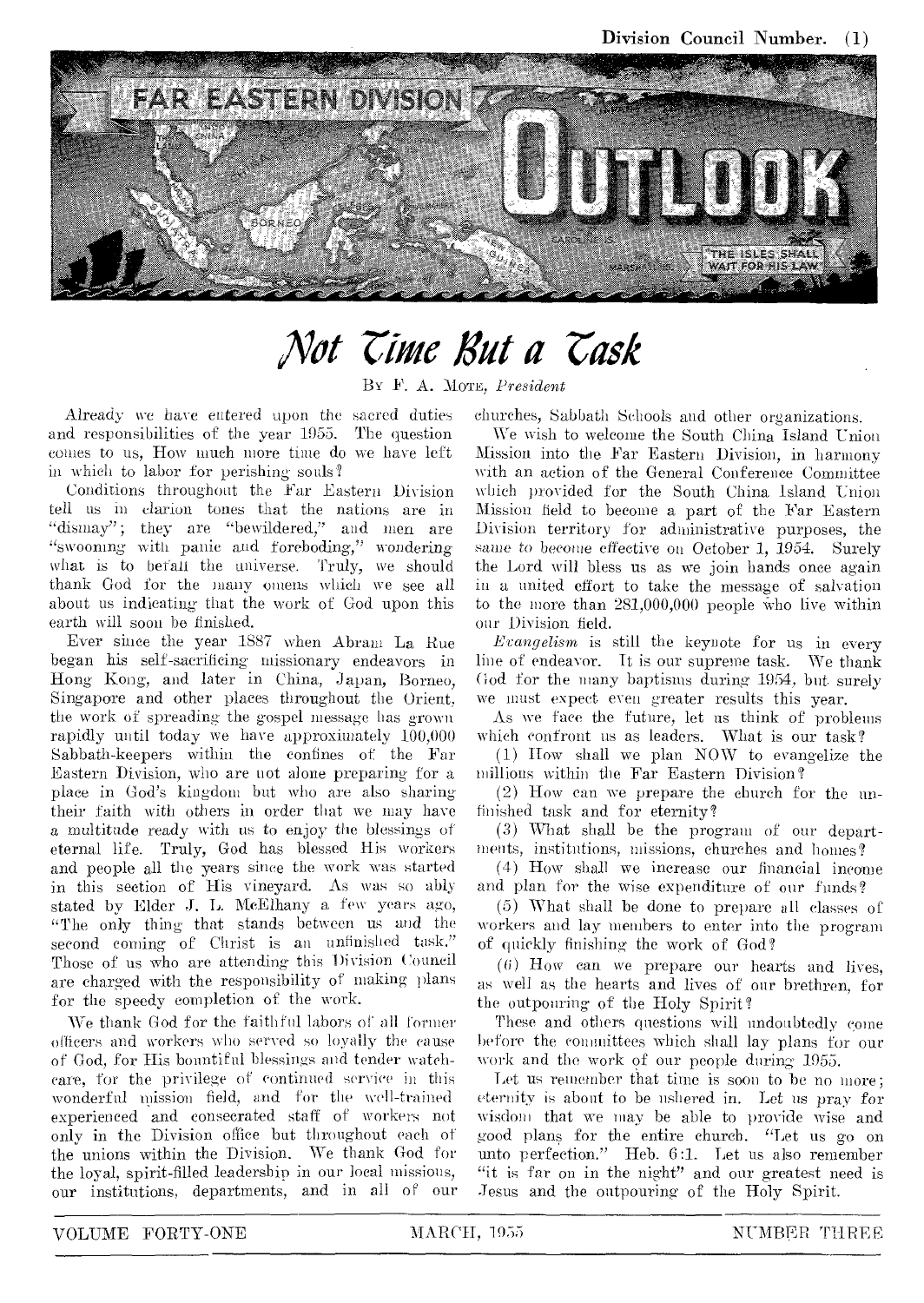## Secretary's Report

#### By C. P. SORENSEN

A brief backward glance at the progress of the work of God in the Far Eastern Division cannot but bring courage to the hearts of the workers and believers comprising the membership of this Division. We humbly give to God all the glory, for we are but weak instrumentalities in His hands.

General Conference statistical reports reveal tha in 1900—the halfway mark since 1844—we had a world membership of 75,767. Today we are approaching that figure in our field alone. We have 1,110 churches, and during the past year we had an average of one new church in our Division each Sabbath of the year.

When the figures are complete for 1954, we firmly believe that we shall have more than 8,000 baptisms, judging by incomplete and partial reports which indicate gains over the previous year. Since the close of World War II there have been 54,176 baptisms, as of September 30, 1954. We are confident that by the end of that year, when the final reports are in, that number will have increased to 56,000.

At the close of 1953 we had 2,272 evangelistic workers, of which number 234 were ordained ministers.

Fifty-four duly appointed delegates were in attendance at the General Conference Session in San Francisco last May and June. Of this number 17 were national delegates.



Pastor A. Pasuhuk (Indonesia) and Pastor J. T. *Pohan (Borneo) at General Conference Session.* 

During the year 1954 the Far Eastern Division and the South China Island Union Mission were asked by the General Conference to join hands administratively and we welcome their representatives to this Division Council. Our aim and purpose are one—the finishing of the work of God in this part of His vineyard.



*Korean Representatives at General Conference Session.* 

We had in the Far Eastern Division, at the close of 1954, 133 overseas missionary families and 30 single workers, which gives us a total missionary force of 296. This is nearly fifteen per cent of the total number of denominational missionaries to all the world. Calls for an additional 20 workers have been voted as of January 1, 1955, and these calls are now in the hands of the General Conference. More calls are in hand and will no doubt be voted at this meeting. At the close of the year only fifteen workers were on furlough.

We might briefly list here a few highlights of 1954 as relate to the expansion of our missions and institutions.

- a. Wing added to the Tokyo Sanitarium and Hospital.
- b. Construction of Midwifery Annex by the Bangkok Sanitarium and Hospital.
- c. Construction of a small hospital in Pusan, Korea, known until now as a branch of the Seoul Sanitarium and Hospital.
- d. Arrival of a doctor in Saigon, Viet-Nam, to open medical work.
- e. Moving of the Indonesia Union Seminary to a new location.
- f. Securing of ground for the North Sumatra Training School.
- g. Construction of the Indonesia Publishing House.
- h. Construction of the new hospital at Taipei, Taiwan.
- i. Building of a small hospital unit at Haad Yai, South Thailand.
- *9.* Construction during the year of the Miller Clinic in Cebu City, to be known in the future as the Miller Sanitarium and Hospital.
- *1.* An enlarged Division staff to take care of the ever-growing and expanding of the membership, organizations, institutions and interests of the Far Eastern Division.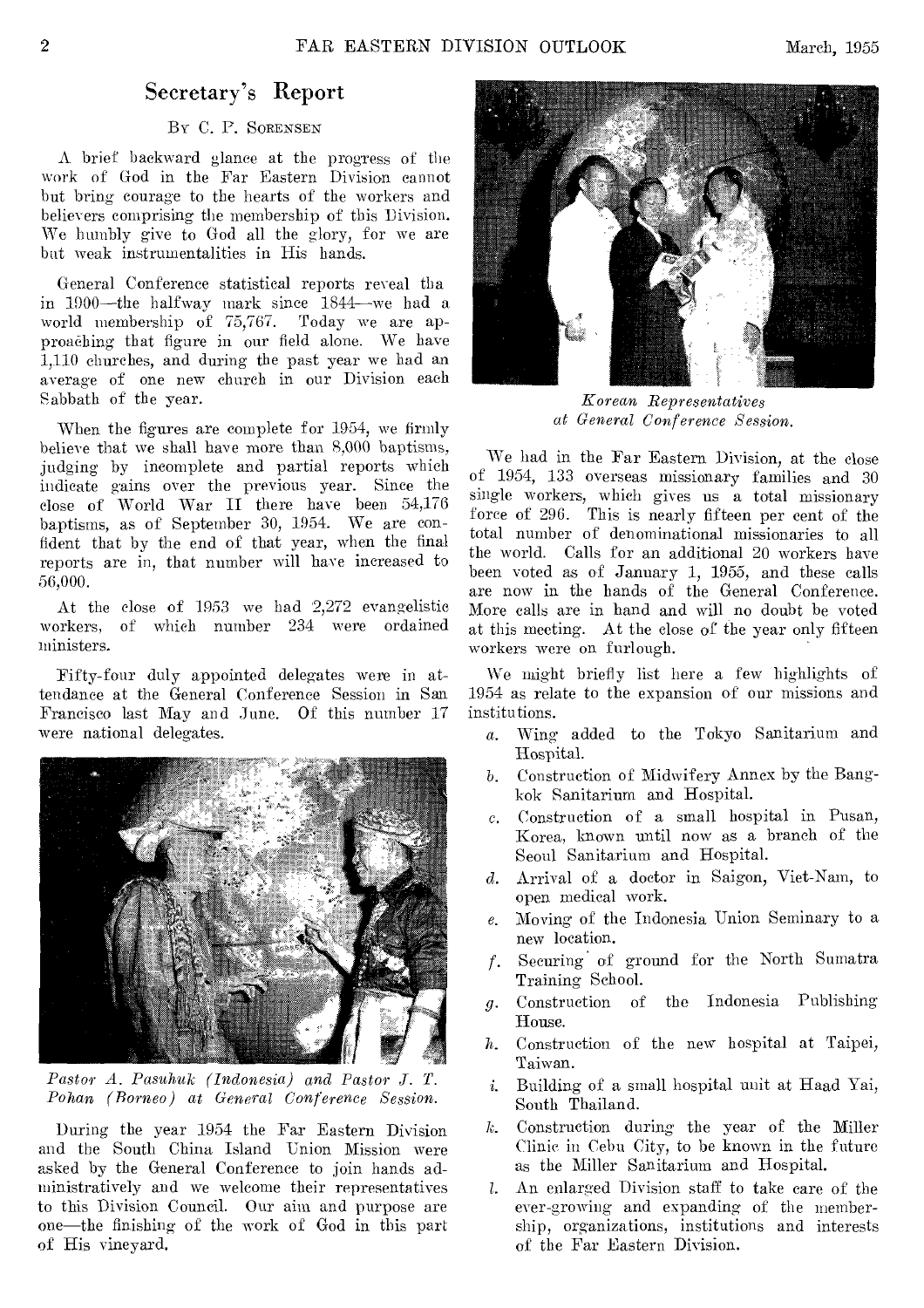## Treasurer's Report

### BY W. L. PASCOE

Since Pastor Mote and I arrived in the Far Eastern Division during the early part of October last year, we have had opportunity to visit each of the union missions within our territory, including the newly welcomed South China Island Union Mission. We have seen so much to encourage us as we have met with the workers and with our church groups from place to place. Certainly, the Lord is opening up the way before us in a large way, and almost everywhere we have been, the problems that have been brought to our attention have been those relating to a rapidly expanding program. Opportunities appear on every hand, and among groups that have resisted the teachings of Christ for many, many years. Surely, we must advance as God opens the way and provides the means for us to do so.

While it is true that we must move forward as God opens the way, we must be sure to follow the counsel that comes to us from the messenger of the Lord, and the General Conference, to avoid moving forward in a manner beyond the means and ability of our organization properly to support. Should we move too fast, there is grave danger of bringing difficulty and embarrassment to our own units of organization, and possibly to the denomination as a whole.

The operating statements of a very large proportion of the units of organization in our territory reveal an unsatisfactory state of affairs for the current period. Many are showing mounting losses, and in some cases nothing adequate has been done yet to alter the trend. This is something which should receive the urgent attention of responsible leadership. This is not the time to be incurring losses. This is the time to put our house in order and to keep it so, and establish reserves for the times of financial stress which are doubtless before us. Already indications are appearing in several areas that should cause us to act wisely and prudently and to avoid building up a structure of expenditure that cannot be soundly financed

Some unions are finding it necessary because of mounting costs of operation and lack of increasing income to cover such costs, to make adjustments that we all feel reluctant to make. We regret this necessity but believe that the ultimate welfare of the work for which they are held responsible will be better served thus, than by following a course which would create a burden of indebtedness.

Very soon the Budget Committee will be studying the appropriations voted by the recent Autumn Council of the General Conference for the year 1955. Fortunately the Class 1-A Appropriations have not been reduced, except in the case of the South China Island Union Mission whose budget is set separately by the General Conference and where an adverse change in the fixed rate of exchange more than absorbs the slight increase in the U. S. dollar figure.

For the rest of the Far Eastern Division, the small increase voted is scarcely sufficient to cover additional financial obligations undertaken by this field at the time of the General Conference Session.

The appropriations for Voice of Prophecy and Radio Correspondence Schools, and for Church Extension have been maintained at the 1954 level. For this we are most grateful. The amount voted to the Far Eastern Division generally for special appropriations for 1955 was just one half of the amount for the previous year, although an additional special grant of \$15,000 was set up for the Mountain View College. The special appropriation provided for the South China Island Union Mission was a comparatively small sum, being but a slender fraction of the amount granted for 1954.

This smaller income available for the year 1955, conies at a time when we could well use many times the amount provided for the previous year, instead of less. However, we are most grateful for the blessing of the Lord and the help of the brethren in granting the sums which are assured to us.

This reduction in available income for the year 1955 should impress upon us the danger of counting upon, and actually spending in advance, as has been done in more than one of our unions during the year 1954, moneys anticipated to be received during the ensuing year. We earnestly ask that responsible leadership guard against being persuaded into following such a course in these days of uncertainty.

Our courage is high. Our trust is in the Lord. His work will triumph and soon His glory will shine to the ends of the earth. May God help each of us to he found faithful stewards in the measure of responsibility which He has entrusted to us.

### BALANCE SHEET September 30, 1954

| 71 SSETS 1           |                 |                 |
|----------------------|-----------------|-----------------|
| Total Current Assets | M\$1,196,834.78 |                 |
| Total Fixed Assets   | 41,794.52       |                 |
|                      | $\frac{1}{2}$   | M\$1.238,629.30 |
| LIABILITIES:         |                 |                 |
| Total Liabilities    |                 | 209,631.31      |
| NET WORTH:           |                 |                 |
| Regular Net Worth    | 197,658.30      |                 |
| Reserve Funds        | 831,339.69      |                 |
|                      |                 | M\$1,028,997.99 |

### OPERATING STATEMENT January 1 to September 30, 1954

| Income  | M\$117,888.90 |
|---------|---------------|
| Expense | 72,484.11     |

Net Gain for the Period M\$45,404.79

 $A$   $B$   $B$   $B$   $B$   $B$   $B$   $B$   $C$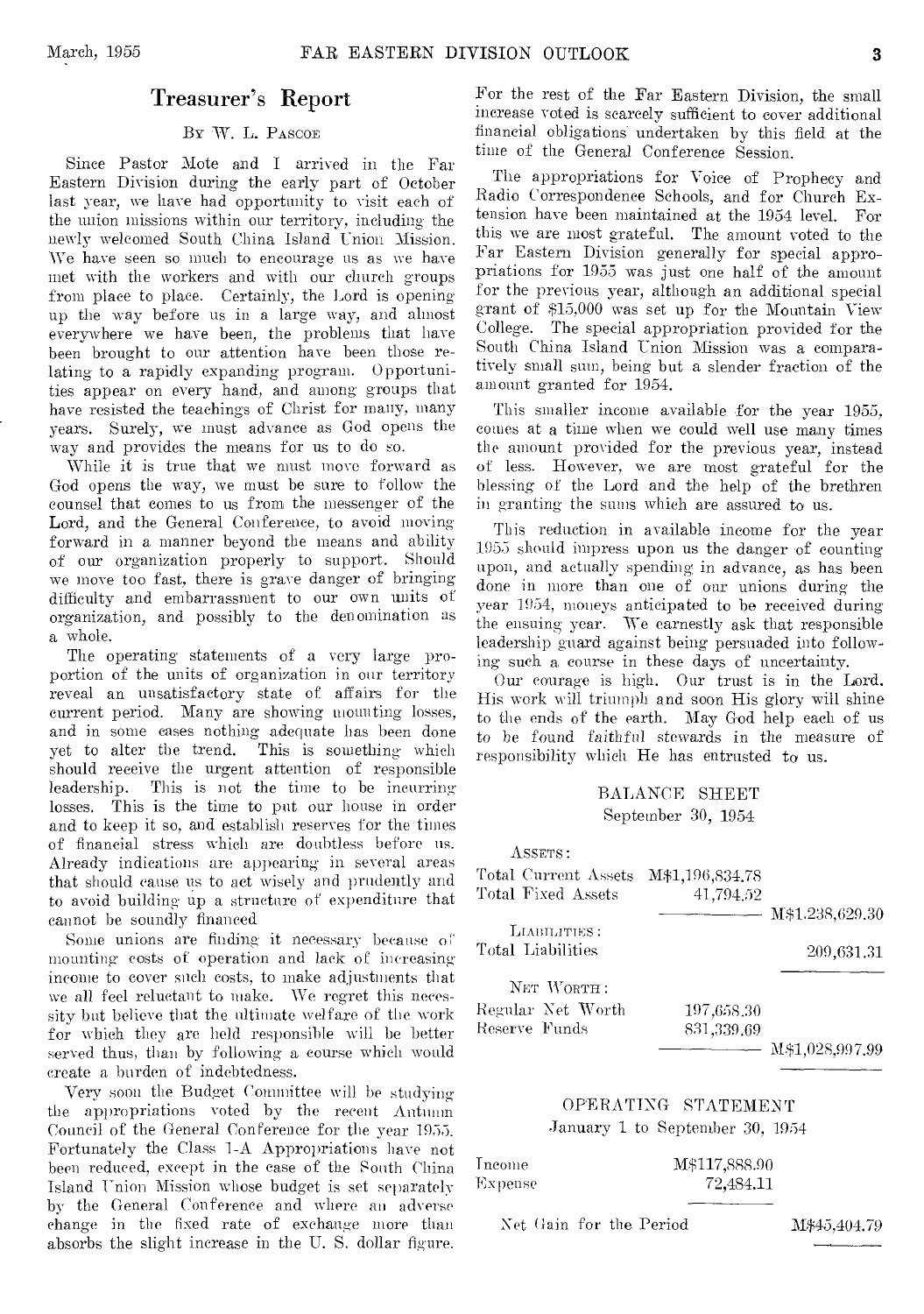## *Suxxart-es of liffiON Jlisse-offs' Progress*

## Indonesia Union Mission

BY H. D. JOHNSON, *Secretary-Treasurer* 

Indonesia, a newly independent nation of SO million people, is in the forefront of world affairs. Pushed, urged, and persuaded this way and that by conflicting ideologies, this young nation is trying to find its difficult path through the jungle of world politics. God's work must be developed upon a broad base of consecrated and well-trained workers, and this must be accomplished quickly.

A great deal of the credit for the recent progress of the work in Indonesia is due to the vigorous leadership and the gentle guiding hand of Elder N. C. Wilson. During the three years he spent there, national and overseas workers alike learned to love and respect him as a Christian brother and to follow confidently as a leader.

Brother E. A. Pender, publishing secretary, and his corps of local field leaders and battalions of colporteurs, have carried the goal banner over the top and have established new records for our union. Brother Pender kept books flowing to our colporteurs with one hand while he planned and supervised the building of a new publishing house with the other.

The moving of Indonesia Union Seminary to its new, beautiful, spacious location has been an almost superhuman task. The North Sumatra Training School will soon move out to their new location of 25 hectares of former tea estate land. The North Celebes Training School, hopelessly overcrowded even before completion, is operating strongly.

Brother Mauldin, our educational secretary, is giving strong emphasis to the church school program; and as teachers become available they are going out into the churches where the demand for schools and teachers is far beyond our ability to supply.

The Bandung Mission Hospital is making real strides forward. Additions to the buildings originally purchased will soon be open for use, enlarging the bed capacity from 30 to 70. Due to the evangelistic work of the doctors and the full-time chaplain, 29 souls have been added this year to the church through baptism.

Two of our overseas brethren, Brother Bartlett and Brother Wilcox, are now beginning to do actual evangelistic work. Coupled with their efforts, will be a training program for young ministers coming from our schools and for others who show promise of becoming able evangelists.

We must not forget that our primary purpose is to warn the world of the impending return of Jesus. This is the target for today in Indonesia, the focal point upon which converge all our efforts. The clacking voices of the linotypes spell out the message.



*Clyde C. Cleveland newly-elected president, Indonesia Union Mission.* 

little red check-marks and a handwritten "Lesson well done!"

There are many evidences that the Lord is arising to finish the work in Indonesia and to cut it short in righteousness. Please pray that those of us who labor there will find the strength, the ability and the means to take advantage of the openings that are ours today!

## Japan Union Mission

## BY F. R. MILLARD, *President*

Abram La Rue, the first witness for the Third Angel's Message in the Far East, was also instrumental in opening the work in Japan, for he brought the light of truth to Professor Grainger, our first missionary to Japan. Each of these pioneers left the memorial of his own grave to mark the opening of our work in the Orient.

The recent world war struck a severe blow to the church in Japan, and when we began again in 1946 there were fewer than five hundred believers listed on the newly-prepared church books. Today, we are glad that the figure is nearly 3,000, with an additional 2,000 in the Sabbath schools.

Japan Missionary College, with a present enrollment of 253, will be able to accept 350 students this coming year, thanks to a fine new dormitory for men. This school has pushed a vigorous evangelistic campaign, and reports 27 branch Sabbath schools, nine Bible study groups, and other activities. students themselves have financed this work by selling literature totalling 472,000 yen during the year.

A few years ago, under the leadership of Miss Ethel Young, *a* very comprehensive Teachers' Guide was prepared for our elementary schools. This was published by our press, and copies were given to all Prefectural Educational Departments. Largely as a

ical staff foretell the final easing of all pain, illness and grief. The in earnest voices teach their stu-<br>dents of wonderful wonderful schools across Jordan, and inspire them to carry the torch of truth to others. The ministers proclaim the message of hope to waiting and<br>eager crowds. The erowds. lesson reader in the Correspondence School punctuates the story of salvation with

The efforts of the med-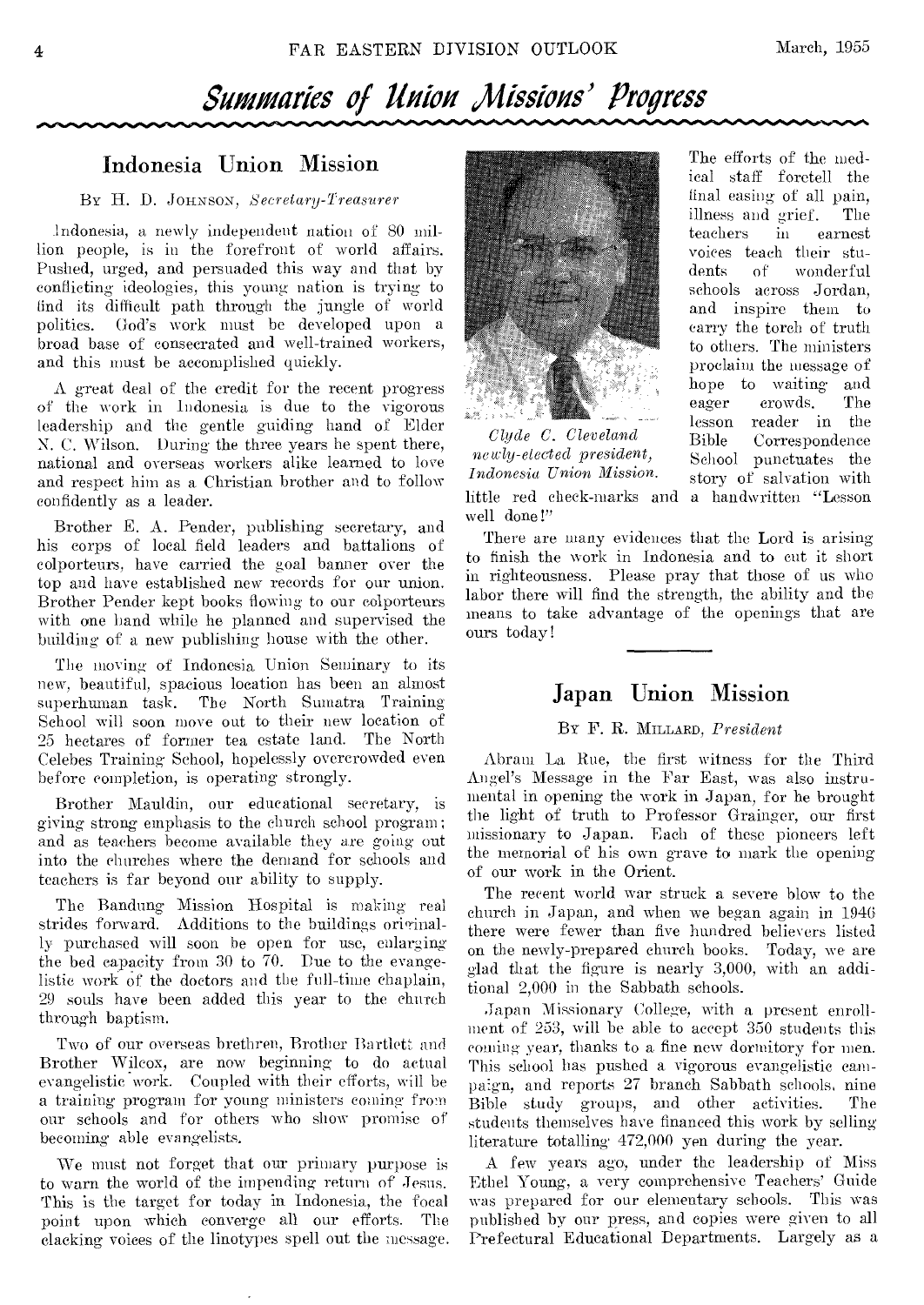result of this careful presentation of our principles and methods, the dean of our college and the teacher from the elementary school at the college, were invited to an educational council in the Ministry of Education. Mrs. Funada, the church school teacher, was asked as a result of this meeting to explain our plan of operation at a big convention in central Japan. Now the Ministry of Education has asked our permission to designate our school as a model for small schools.

A new wing was added to the Tokyo Sanitarium and Hospital, providing a modern, well-equipped surgical and obstetrical suite, as well as a new kitchen, dining room, laundry, boiler plant and 24 additional hospital beds. A class of eleven completed the nurses' course in 1954. Of 247 who sat for the national examination, these eleven were among the 94 who passed. In fact, our students took first and second place among the honor students.

Due to budget limitations, our Voice of Prophecy broadcasts were dropped from eight to five stations at the beginning of 1954. This has been a great disappointment to our people in Japan, for large areas are now without coverage. The Bible Correspondence Course has continued to grow, and reports over 17,000 new enrollments for the year. Our Voice of Prophecy radio program is now broadcast weekly in Okinawa free *of* charge.

Late in 1954 the book "Training Light Bearers" came from the press, and already training classes are in operation. We are greatly encouraged over the fine response given this plan for building up our lay work. The Sabbath School Department has completed and published the new study material, "Adventures in the Bible" for use in branch Sabbath schools. This field of endeavor has proved very effective in Japan.

## Korean Union Mission

## BY C. W. LEE, *President*

While the war in Korea has brought destruction and suffering to the people of Korea, and the believers in the Advent message have not been exempt from this trouble, nevertheless, as an agency in facilitating the finishing of the work of God on earth, this very destruction and distress has made a very large contribution. The Advent believers have been scattered in many places where the message had never been proclaimed with power before, and where they have gone they have taken root downward, have sprung upward, and have borne fruit in sharing their faith. Thus light is shining forth from numerous places in preparation for the final great burst of glory when the whole earth will be lighted with the Advent message. In Korea the stage is being set for that day, *as* companies of Advent believers are springing up everywhere.

The great objective of all the work in Korea is the saving of men and women for the kingdom of God. Up to date we have 1,006 baptisms reported for the year 1954. This is the largest in our history. There are many more awaiting baptism, but we have not had enough qualified ministers to give them their final preparation for church membership. At the end of September our membership stood at 4,919, including 750 counted as in North Korea, which may be far below the actual membesrhip there. Reports are now being received from 242 Sabbath schools, large and small, with a membership of 16,102, which represents a gain of 65 new centers of light established during the past year, and a gain in believers of 6,011.

Better locations for churches have been obtained in many cities so that a larger evangelistic program can be carried on. Six new churches have been dedicated in 1954, including four large city churches. Only one incorporated city in Korea does not now have a church company and representative building from which the Advent message can go forth.

In spite of all the losses suffered by our people and the economic chaos which has followed the war, our church tithe has made almost unbelievable gains. Our members are paying a greatly increased tithe, evidently because they have greater faith in the message and its triumph.

Our colporteurs have sold much literature during the past year. When converted to dollars at average rate of exchange their sales amount to \$46,952.67 for eleven months. Our publishing house has had only one small press and a paper cutter with which to work, so has had to send out most of its work.

In the Voice of Prophecy Bible Correspondence School at present there are some 5,000 active students who send in approximately 10,000 lessons a month. We are unable to care for all the enrollments taken by colporteurs and our men in the army.

No phase of the work has shown greater gain than Christian education. In 1950 there were five elementary schools and one school combining junior and senior academies and junior college. Now we have 23 elementary schools, and the number will increase with the new school year beginning next spring. We have five junior academies, one senior academy and one college. Our whole student body, from elementary school upward. is almost all from Adventist homes.

We see the evidences of the dawn of the day when our Master will return. The door to inen's hearts is open today in Korea as never before. If we do not give the message now it may be forever too late. We are already accomplishing as much in a day as formerly could be accomplished in a week. We request your help by prayer and also by means that we may take advantage of the great opportunity now before us to finish the work in Korea.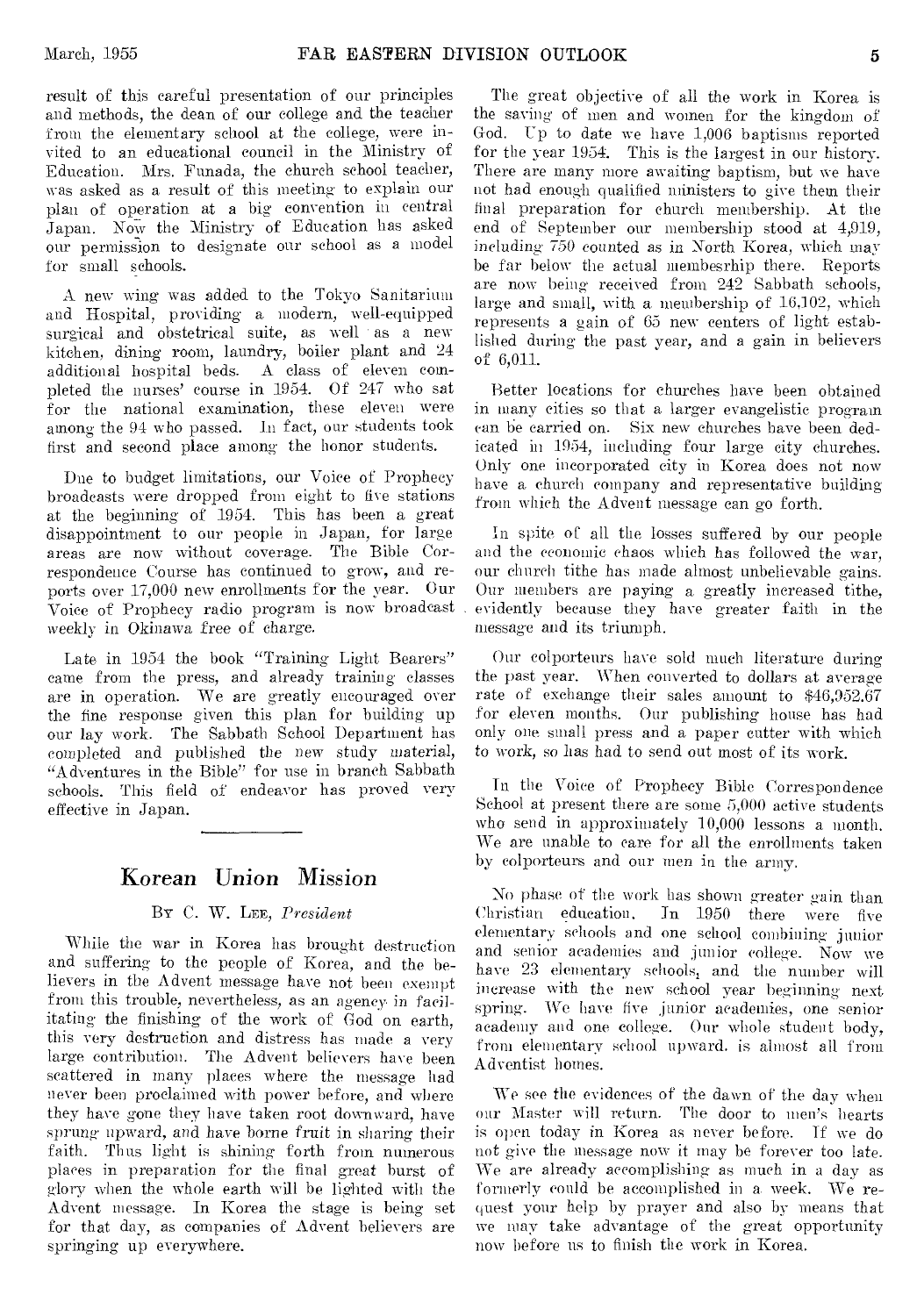## Malayan Union Mission

#### By J. M. NERNESS, *President*

Under ten flags these days many things can take place in a year, especially when those ten flags make up the Malayan Union Mission. 1954 marks a great rejuvenation of our departmental endeavor, and results are already becoming apparent. MV societies in 1953 numbered 13, and in 1954, 21. Our schools are receiving the direction and encouragement which they have needed. Five students graduated from our two-year college training course. Home missionary and Sabbath school endeavor experienced a revival.

The economy of all our missions is tied rather closely to rubber and tin. Recently the prices have dropped on these commodities, which has had its influence on our literature sales. Nevertheless, sales for the year will total M\$212,115.

Medical service represents a large part of our annual endeavor. This is largely a self-supporting work. Approximately 400 Asiatic workers and 39 overseas workers are employed in our eight institutions. All along the line, the evangelistic endeavor of our institutions has been strengthened by chaplains and Bible workers. One institution reports eight souls won in 1954.

North Borneo has exceeded its baptismal goal. 209 people were baptized in 1954, the majority of whom were found in paganism. Thirty-seven were baptized as the result of lay missionary work in this field. Elder Ho stirred up Sandakan with an evangelistic effort from which twelve were baptized. The first Christian church among this pagan race was built by us in 1954. At present, the foundations are being poured for the first brick Seventh-day Adventist church in North Borneo.

Since the time when the first workers to Sarawak were returned on the same ship in which they had come, until very recent months, our people had been under quarantine as if they had measles. A change has now come, and today the same government which restricted us is urging us forward in certain lines. Assistance was given during 1954 to locate one of oar fine teachers and his wife in an area once prohibited. Assistance was also given to Dr. and Mrs. G. H. Coffin on their missionary journey into villages of which it is said no white physician or white woman had ever been. They treated over 700 people. In Sarawak we are being crowded into opportunities for which we are hardly ready. Youth with three to five years of education go out and raise up churches of transformed and reformed people. There is a keen demand for Adventist schools and teachers. These schools have been powerful instrumentalities in drawing the heathen to the light. Indeed, they are practically the only entering wedge.

In the Malay States Mission our laymen love this cause and are very helpful. Six were worshipping on the Sabbath near a small town where one of our brethren moved to live. When he left, more than sixty were regularly attending services. Brother and

Sister C. M. Lee have planned and are building a \$150,000 church building in Singapore which is to be presented as a gift to the work. The first Adventist church in the State of Johore is being erected on a beautiful site sixteen miles from here.

It is said that in Thailand 250,000 Buddhist young men are in schools training for the priesthood. We, who have the true message, have not provided for the training of our youth as we should, but now a suitable site for a school has been located. Time does not allow a report of the good work done by our medical institutions in Thailand, except to say that the free midwifery annex of the Bangkok Sanitarium has been opened, and 21 babies were born in it before its official opening on January 4 this year.

Indo-China has long suffered the vicissitudes of war, and is now suffering under an unusual peace; yet in all lines the work is going forward. A church building has been completed in Dalat to serve three different language speaking groups. By special Ministerial decree, Dr. E. 0. Winton has been registered and permitted to open medical work. It is very seldom that the bamboo curtains part to allow those behind them to go free. We have had the good fortune to recover a lost church and to see a number of our people freed to worship again.

Our principal hope lies in the effective working of God's Holy Spirit. God can finish His work in these dark lands without us, but He does not want to. He has a blessing for us. Please pray that we may work earnestly and effectively under the guidance of the Holy Spirit.

## North Philippine Union

## Br M. C. WARREN, *President*

We have abundant reason for thanking the Lord for His care and blessing through another year. Not one worker has fallen by death. The political situation has improved under the new president. Roads are open for travel, and it is our duty to do all in our power to carry the message to all parts of our territory. We are glad to report that 1,924 individuals were baptized during the year 1954. That is 251 short of the number baptized in 1953, but in that year 543 were baptized in one city-wide effort in Manila.

Our church membership at the end of the third quarter was 17,574. We are confident that by the end of the year our membership will reach 18,000. We have 332 organized churches, 47 ordained ministers, 25 credentialed missionaries, 4 credentialed Bible instructors, 39 licensed ministers and 115 licensed missionaries. There is a total working force of 570.

Already by the end of the third quarter, 19,446 members were enrolled in the 435 Sabbath schools, and in nine months they had contributed US\$1,184.86 to our world-wide work.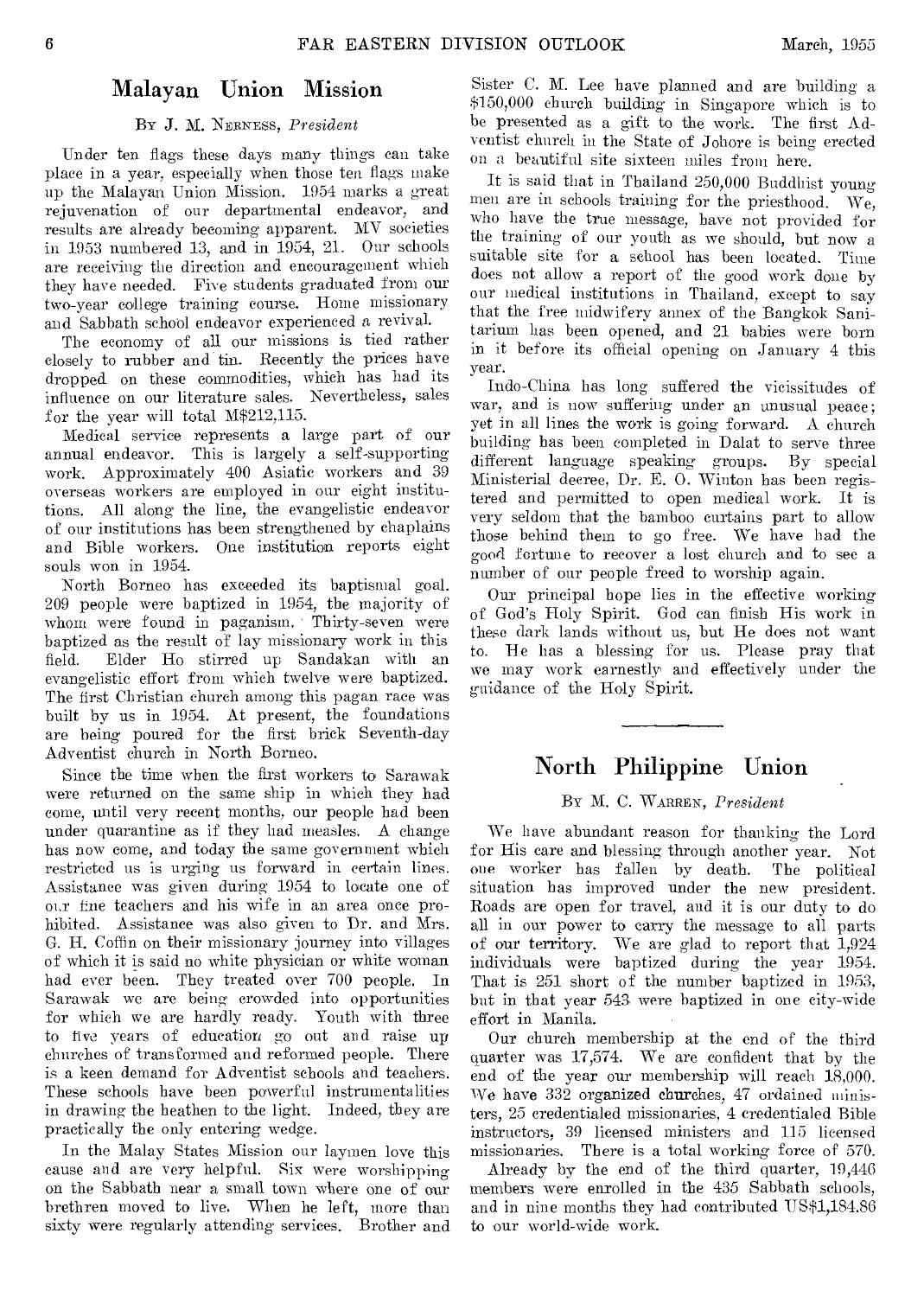There are 199 colporteurs, a smaller number than a year *ago,* but the sales have increased for the eleven months by US\$10,123.36. Students working for scholarships sold US\$15,325 worth of literature in 1954.

The work of evangelism is promoted by all of our leaders. 39 evangelistic efforts were conducted during the year, resulting *in* 505 baptisms. It would take a long report to tell of the work of our lay preachers. Pastor Banaag reports that 75% of the baptisms are the fruit of our lay workers. Some of the laymen have been holding two or three efforts every year.

The radio work continues with Elder Richards' Voice, of Prophecy every Sunday morning and Elder Gibb's Voice of Hope every Sunday evening. Now we are on TV with Faith for Today. TV is new in the Philippines and there are but few programs. We hope in this way to reach with the message a class that we could not otherwise reach. Bible correspondence schools are being conducted in English, Tagalog, Ilocano and Chinese, with a total active enrollment of 4,027. 1,416 students were graduated last year. 140 are reported as keeping the Sabbath.

Elder V. R. Jewett, our educational secretary, reports that for the 1954-55 school year there is a total enrollment of 774 academy students and 3,169 elementary school students. Employed to man these schools were 31 academy teachers and 126 elementary school teachers.

During 1954, 3,350 patients were admitted to the Manila Sanitarium and Hospital. Of these, 1,695 received free service amounting to P40,032.00. A new clinic has been opened in San Juan, and this clinic is more than paying its expenses. During the year 2S patients have been baptized as a direct result of the efforts of the hospital and student nurses.

## South Philippine Union

#### By GIL DE GUZMAN, *President*

In January, 1951, the Division Council took official action to divide the Philippine Union into two unions. Hence, the South Philippine Union is four years old today. During these four short years the guiding hand of the Lord has been so evident we can exclaim, "What hath God wrought!"

We joined the sisterhood of unions in the Division with a membership of  $20,641$ , with  $263$  organized churches. At the close of September, 1954, our membership had risen to 29,229, with 360 organized churches, thus giving a net gain of 8,588 members in four years, or a yearly average of 2,147. Our total baptisms for the quadrennium were  $11,572$ , which gives us a yearly average of  $2,893$ . Our which gives us a yearly average of  $2,893$ . baptisms for 1954 were 3,230. The apparent discrepancy between our net gain in membership and our total baptisms is attributed to those who were dropped or disfellowshipped, either by death (147), by apostasy  $(698)$ , and missing  $(443)$ .

The past quadrennium may rightly be termed "building period," for it was during the last four years that the following construction was started and finished:

- 1. The South Philippine Union Mission headquarters building, completed in July, 1952.
- 2. The Mindanao Sanitarium and Hospital, completed in July, 1953.
- 3. The Northern and Southern Mindanao Mission office buildings, completed in October. 1954.
- 4. The three permanent houses for our overseas workers and two permanent houses for our national teachers at Mountain View College, completed in 1954.
- 5. The Miller Sanitarium and Hospital in Cebu City, finished January 31, 1955.

We are grateful for the degree of faithfulness on the part of our people in their recognition of God's ownership of all the things they possess, and for their loyalty in supporting the closing work of God. In spite of natural catastrophes, our tithe for the first eleven months of 1954 is already P365,347.44. The total mission offerings contributed by our Sabbath schools for the quadrennium amounted to P335,542.90.

Our faithful colporteur evangelists have sold P1,146,210.60 worth of books and periodicals in the last four years, or an average of P286,552.67 a year. During the same period they have reported 707 souls won to the truth who are now baptized members of the church.

Our consecrated and devoted lay preachers are holding cottage meetings, giving Bible studies, and are reinforcing and supplementing the work of our ministers. About fifty per cent of our baptismal candidates were prepared by our laity.

Our small medical unit, the Mindanao Sanitarium and Hospital, is enjoying the patronage and support of the public. It was first intended to accommodate 25 in-patients, but it has been forced to take in from 35 to 40 patients most of the time. An ambulance has been bought and is rendering effective service in the neighboring towns and villages. Our medical director and his staff are pleading with us for funds so that they can build a new wing to the hospital to provide more space for those who are begging for admittance.

We have 85 church schools, 3 senior academies, 2 junior academies and 1 junior college. While we are far behind in our work at Mountain View College, as minutely outlined in the visionary Plan of Action, due to circumstances absolutely beyond our control, yet we find that our College staff is of good courage and our administration optimistic.

We have closed the work of God for 1954 with unceasing and sincere gratitude to the Lord. We enter the portals of 1955 encouraged and inspired by the blessings of some accomplishments in the past, and also profited by the mistakes and failures of the past which serve as stepping stones for future accomplishments for God and His work in 1955.